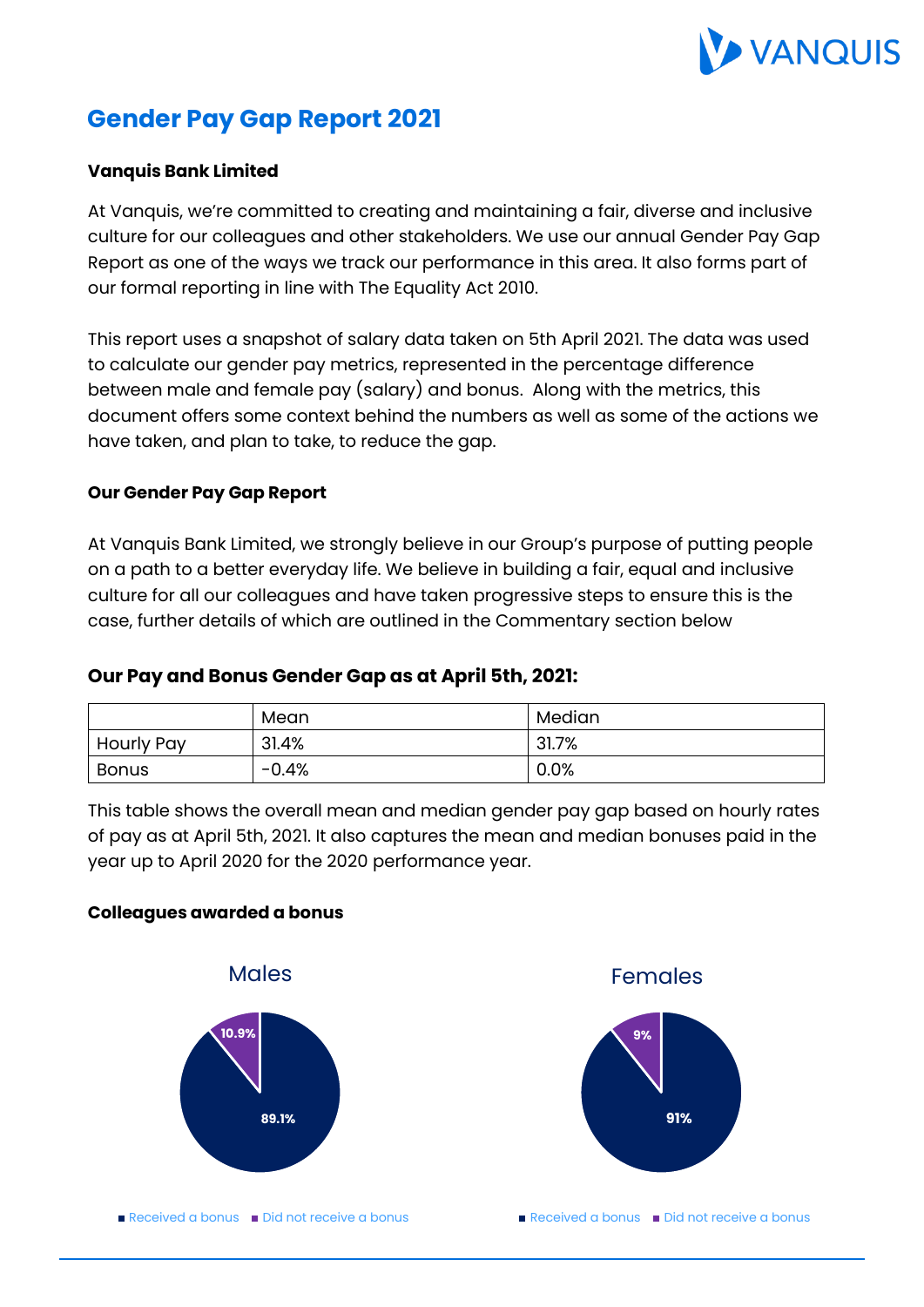

### **Gender representation by quartiles**



The images above illustrate the gender distribution at Vanquis across four equally sized pay quartiles, each containing 336colleagues. There is a larger proportion of female colleagues in our lower 2 quartiles, then the balance shifts to having a higher proportion of males in our higher 2 quartiles. This is especially the case in the Upper quartile with only 26.8% female representation, which is and is a key attributer to our gender pay gap.

# **Commentary**

The latest figures from April 2021 show that our mean gender pay gap has increased by 2.9 percentage points, moving from 28.5% last year to 31.4% this year.

At Vanquis, male and female colleagues are treated equally for doing jobs of equal value and the mean gender pay gap continues to be driven by the structure of our workforce (rather than an equal pay issue). We have greater male representation in our more senior levels which is the main contributor to the gender pay gap.

Therefore, a key pillar of our PFG inclusion and diversity strategy is about achieving a better gender balance in our senior management population. Improving female representation at senior management and director level is extremely important for the long-term sustainability of PFG and as such we continue to be committed to achieving a better gender balance in our senior levels. Our Gender Balance colleague affinity group continues to raise awareness and champion this key aim of our I&D strategy through facilitated panel discussions, profiling key events such as International Women's Day and National Inclusion Week, advising and suggesting ways to remove barriers and delivering regular vlogs and communications.

As a Group, we signed up to the Women in Finance Charter in 2019, a government initiative to improve gender diversity in senior positions within the financial services sector. In support, we have introduced job levelling to improve visibility of our senior roles and aid career progression and have introduced a new reward framework to